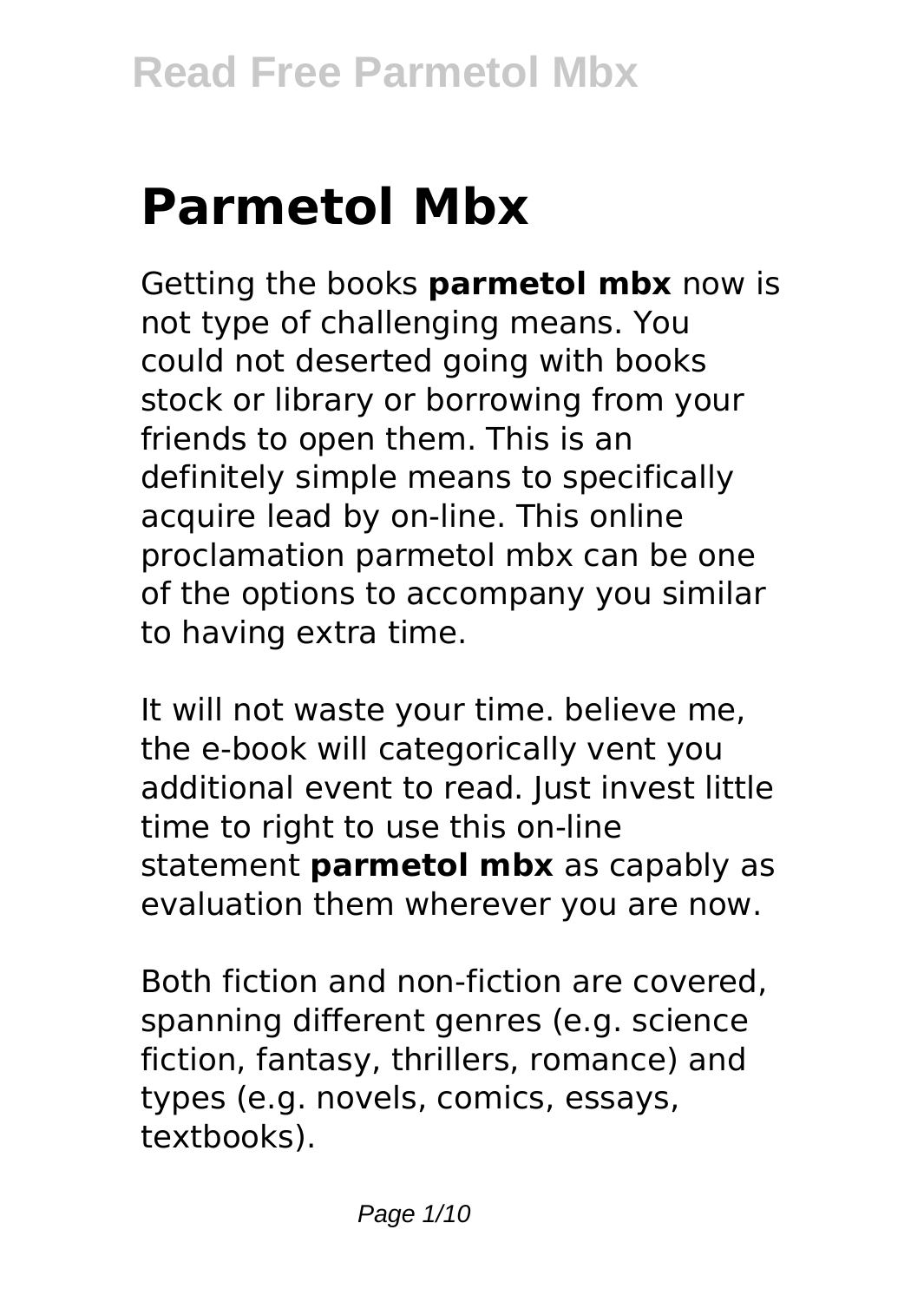# **Parmetol Mbx**

parmetol® MBX is a fast-acting 2 in 1 incan preservative based on a synergistic combination of benzisothiazolone (BIT), methyl- isothiazolone (MIT) and laurylamine dipropylenediamine (BDA) with a broad spectrum of efficacy. Microbial contamination of a product can occur during its in many different sources:

# **parmetol MBX - julius-hoesch.de**

parmetol® MBX is a fast-acting 2 in 1 incan preservative based on a synergistic combination of benzisothiazolone (BIT), methyl- isothiazolone (MIT) and laurylamine dipropylenediamine (BDA) with a broad spectrum of efficacy.

# **Parmetol Mbx - modapktown.com**

Trade name : parmetol® MBX 1.2 Relevant identified uses of the substance or mixture and uses advised against Use of the Sub-stance/Mixture : Preservative 1.3 Details of the supplier of the safety data sheet Manufacturer/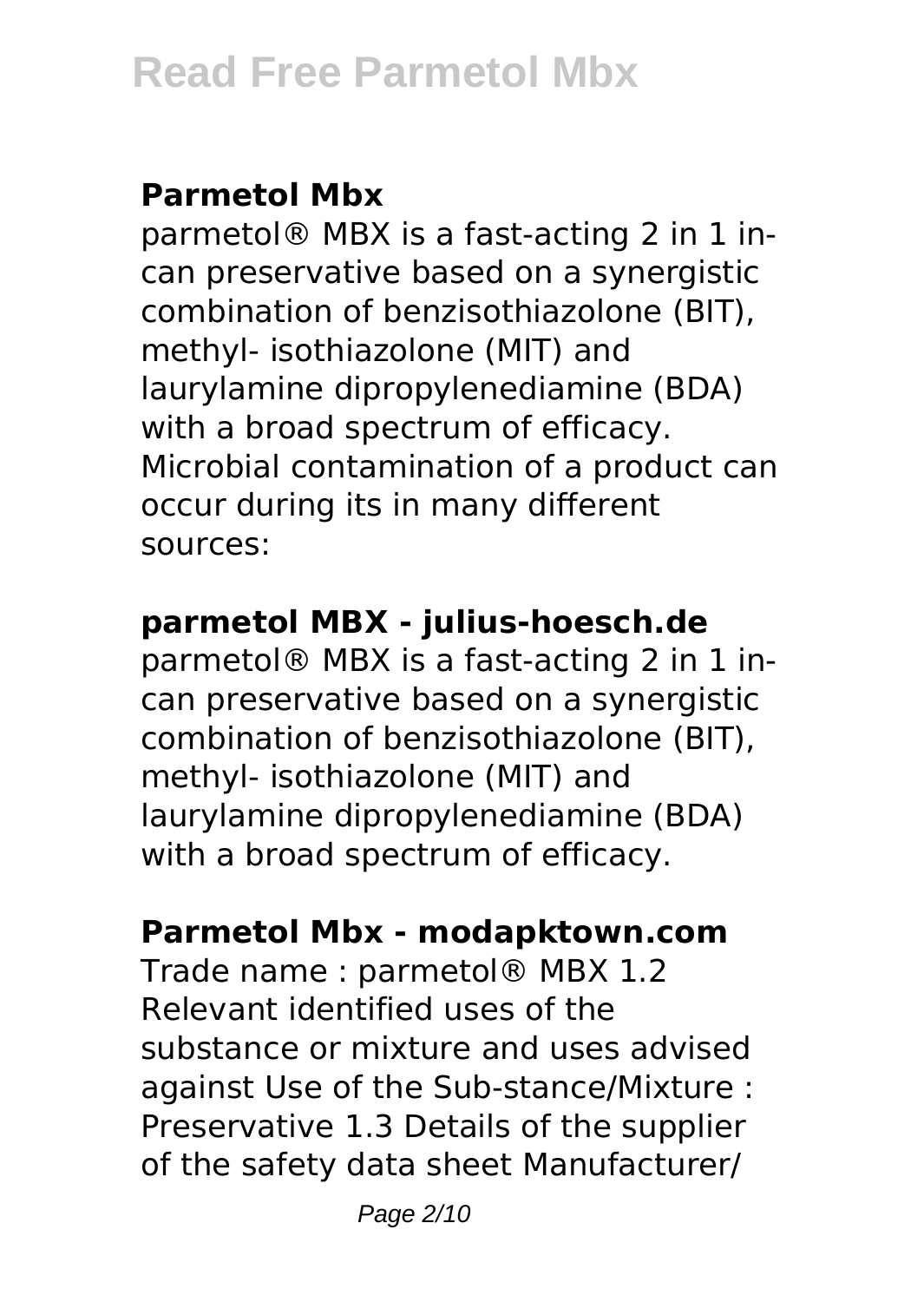Supplier : Schülke & Mayr GmbH Robert-Koch-Str. 2 22851 Norderstedt Germany Telephone: +49 (0)40/ 52100-0

## **parmetol® MBX**

We're sorry! You don't have access rights to view this data. Print. Follow us on

## **parmetol® MBX - Cosmetic Preservation**

parmetol®®MBX contains only biodegradable components. Dilutions of parmetol MBX do not normally interfere with the operation of waste water treatment plants. The canisters and drums used by schülke are made of polyethylene (HDPE) and are labelled accordingly.

# **<11BRG070(M,SAP EHS 1011 010;\*)>**

Pramitol® 25E is a non-selective herbicide that works by killing the leaves and root systems of weeds, grasses, and other perennials. The active ingredient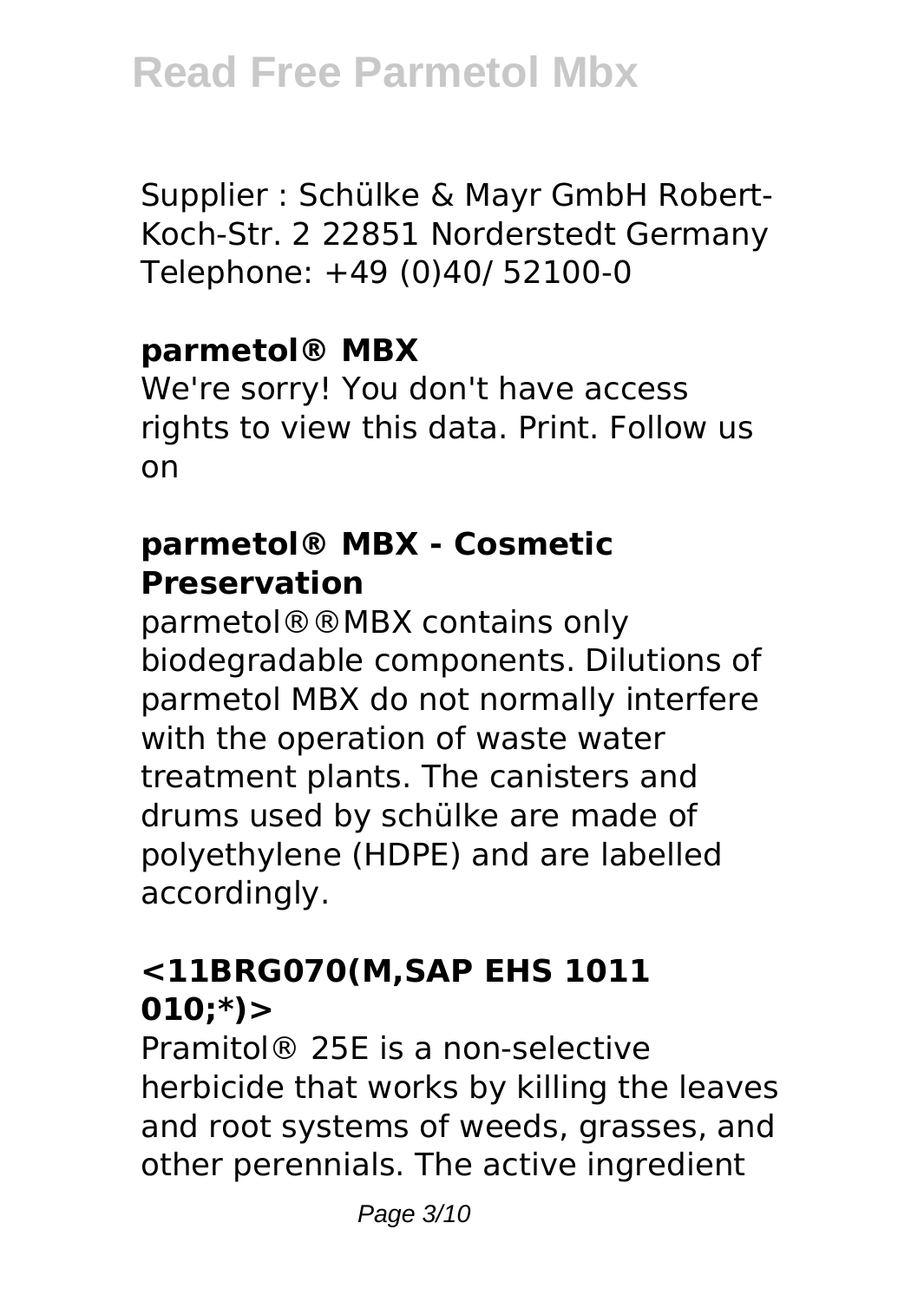in Pramitol® is prometon (25 percent by weight) which is a photosynthesis inhibiting herbicide. Prometon will leave behind bare, sterile soil.

# **Pramitol, Herbicide, Weed Killer | Agri Supply**

parmetol ® A 28; parmetol ® A 28 S; parmetol ® CF 8; parmetol ® D 11; parmetol ® K 6; parmetol ® K 11; parmetol ® K 20; parmetol ® K 40; parmetol ® MBX; parmetol ® BPX; parmetol ® PSG; parmetol ® SBX; parmetol ® N 20; parmetol ® S 15; parmetol ® SL 60; s&m Bronopol; s&m Phenoxyethanol; Add. non-EU products + grotan ® TK 5 plus N ...

## **parmetol® PSG - Cosmetic Preservation**

Vink Chemicals aquires "parmetol", "grotanol", "grotamar" and further technical biocide brands from Schülke & Mayr GmbH 04. September 2019. Biocide producer takes the opportunity to enlarge range of technical biocides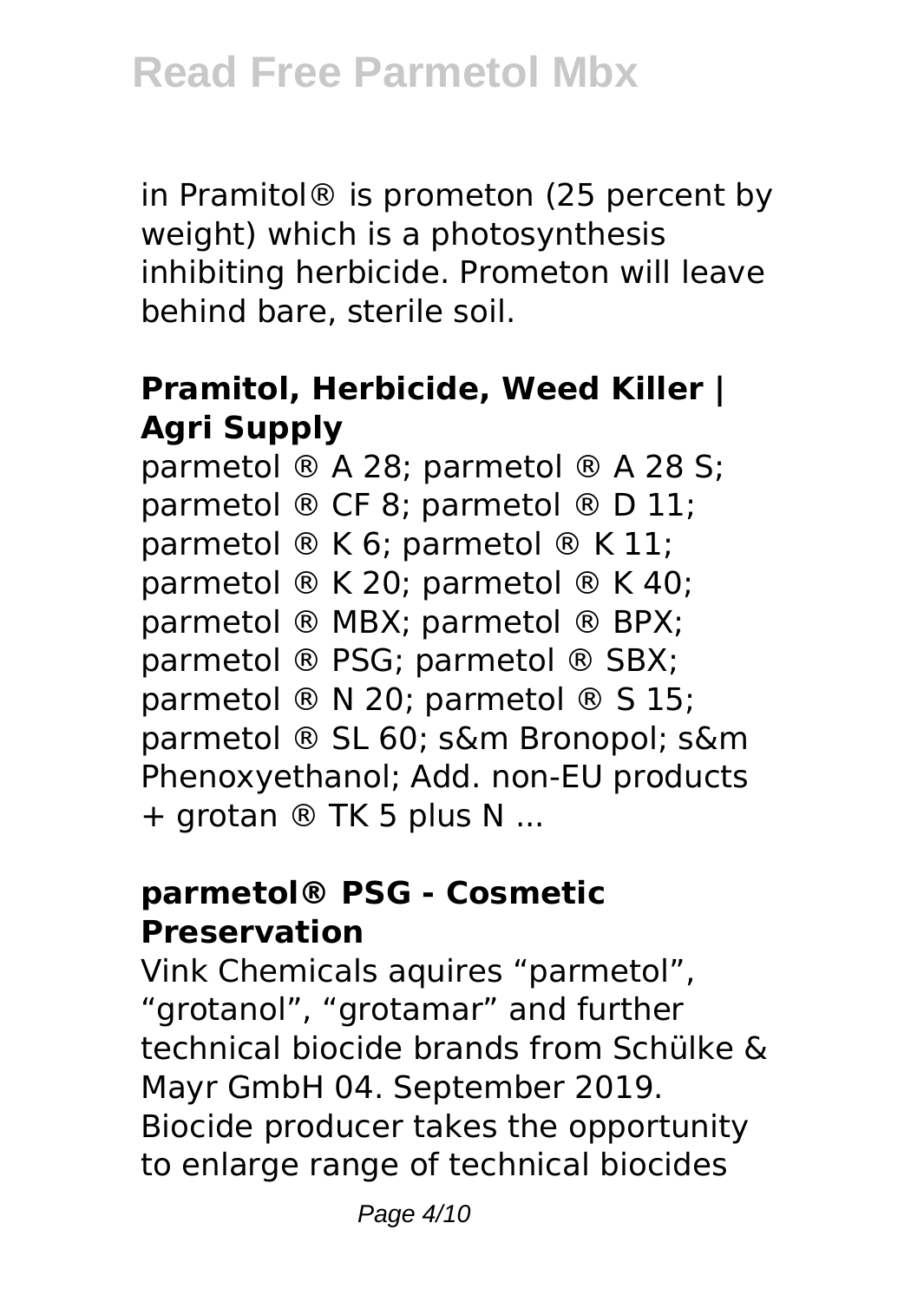and venture into the fuel, oil and gas business.

## **Vink Chemicals aquires "parmetol", "grotanol", "grotamar ...**

yes 80 10 6 0 parmetol® MBX 0.10 - 0.30 yes 60 8.5 2.5 parmetol® N 20 40 8.5 10 parmetol® SL 60 yes 40 8 0 s&m Bronopol yes 120 12 0 s&m Phenoxyethanol 0.50 - 2.00 50 8.5 10 grotanol® 3025 1.00 - 3.00 60 12 0 grotanol® FF 1 N 1.00 - 3.00 60 12 0 grotanol® SR 1 0.25 - 0.75 60 12 20 grotanol® SR 2 40 5 9.5 0 parmetol® A 26 N 40 5 10 0 ...

## **Preservation for household products**

Paint and coatings industry To keep your container clean: Biocides from Vink. Paints and coatings are available in an enormous variety for diverse applications.

# **Paint and coatings industry - Vink Chemicals**

Page 5/10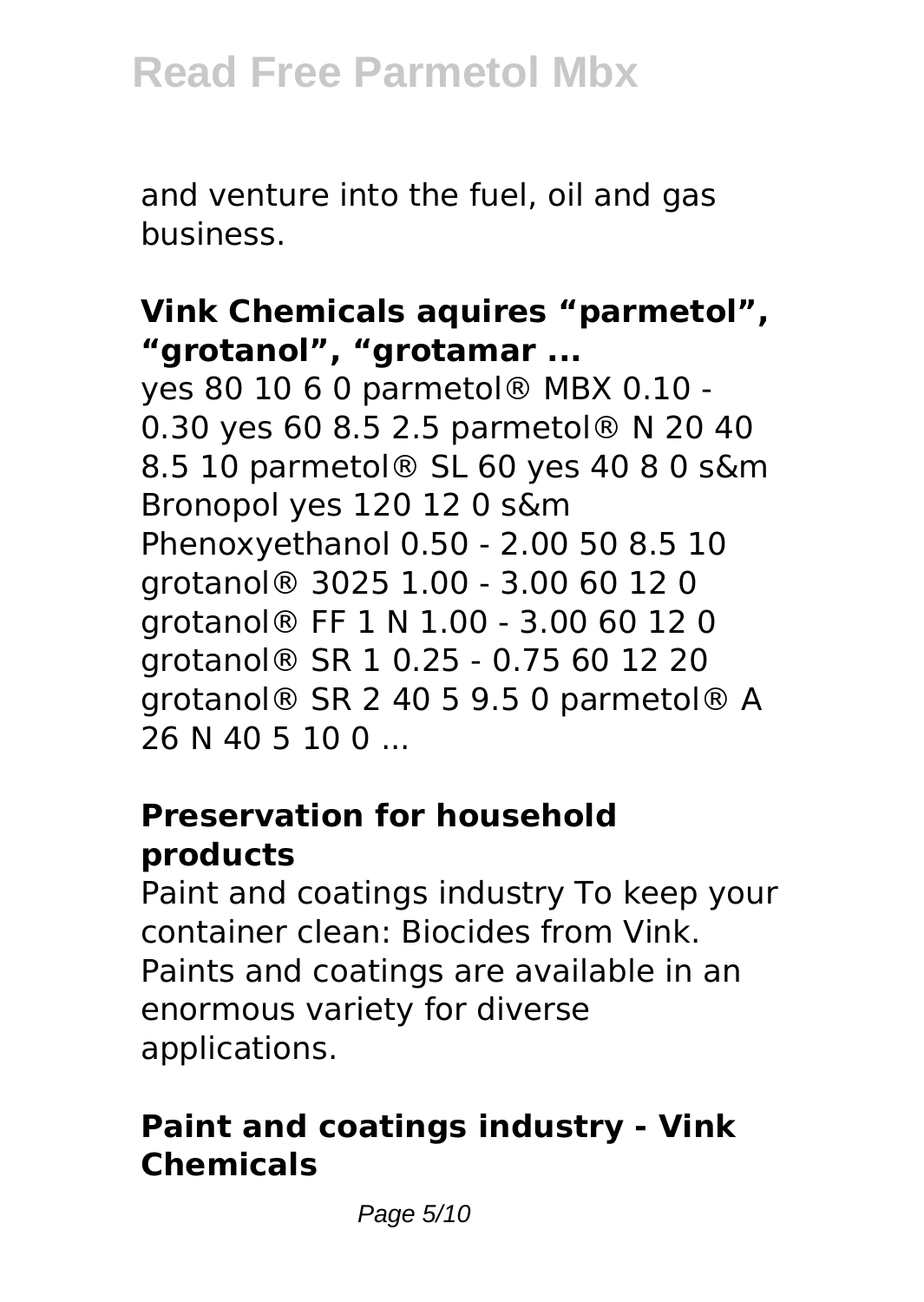parmetol ®®®® A 28 S Preservative for household products Water based combination of chloromethyl-/ methylisothiazolone (CMI/ MI) and bronopol Suitable for preservation of water based household products Enhanced efficacy especially against pseudomonas sp. Suitable when N-/ Oformals cannot be used e. g. for technical reasons

#### **parmetol ®®®® A 28 S**

PARMETOL MBX (DURON, CARBENDAZIM) (SVB FILE NO.SVB/CUS/285/2012 DT.10.04.2013) Germany: Nhava Sheva Sea: KGS: 400: 116,592: 291: Sep 14 2016: 38112900: PARMETOL A 26 N (SVB FILE NO.SVB/CUS/285/2012 DT-10.4.2013) Germany: Nhava Sheva Sea: KGS: 4,200: 319,363: 76: Sep 01 2016: 38112900: PARMETOL DF 19 FORTE (DURON, CARBENDAZIM) Germany: Nhava Sheva Sea: KGS: 10,000: 2,058,229: 206: Aug 30 2016: 38099190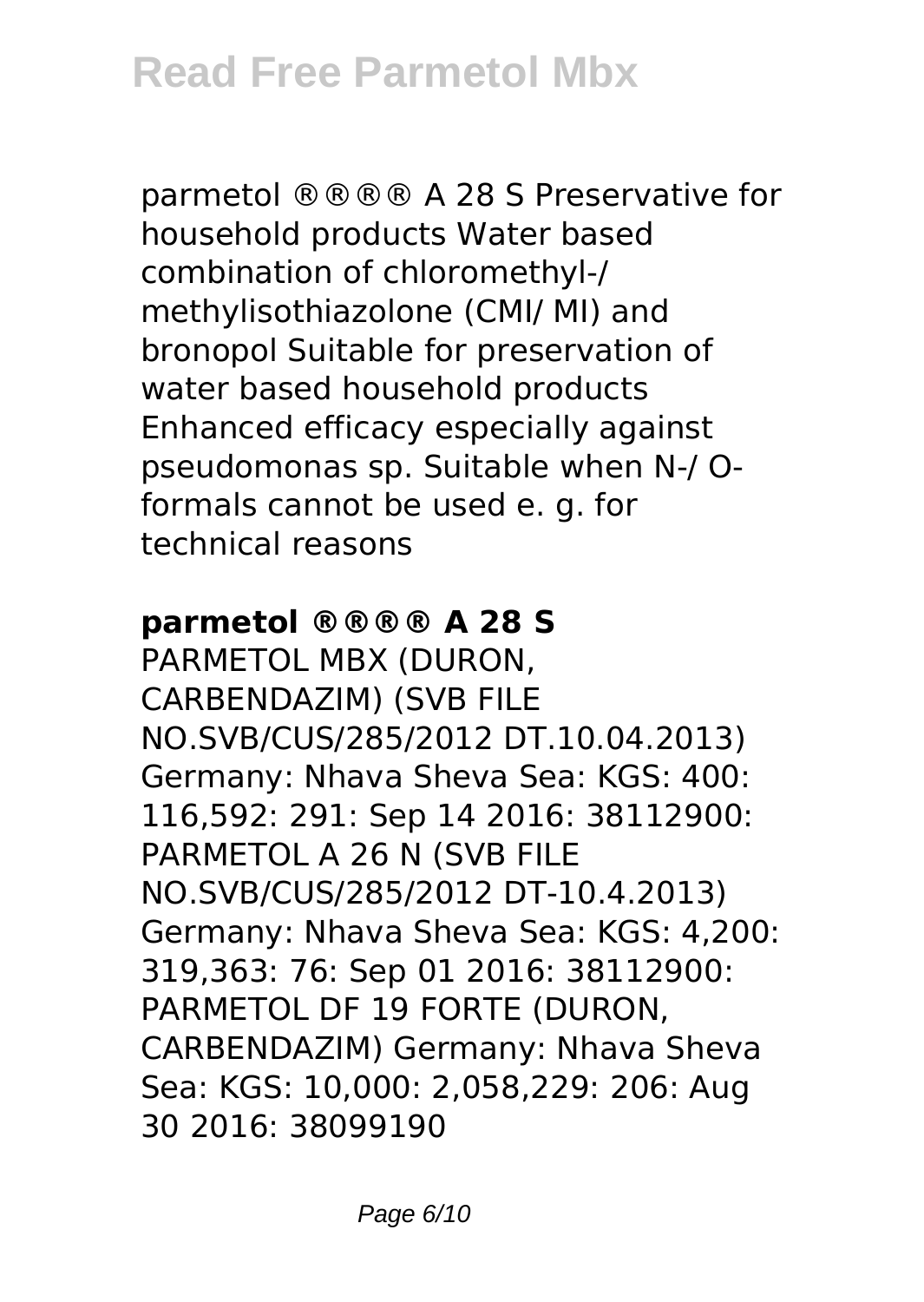## **Import Data and Price of parmetol | Zauba**

Infection Prevention at schülke. A wide range of professional products for the prevention of contaminations and infections in health care utilizations.

## **schülke - Infection Prevention products**

Parmetol Import Data of India and Price SEAIR EXIM SOLUTIONS provides the latest, 100% genuine and trusted Indian import data of Parmetol.It will help you in many ways such as you can generate competitive analysis reports on Importer, port, Supplier and Exporter of Parmetol.We collect Parmetol import data from more than 190 Indian import ports (Sea, Air, ICD's and SEZ ports).

# **Parmetol Import Data India with HS Code, Parmetol ...**

PARMETOL® MBX – Parmetol® MBX is a highly-effective in-can preservative without formaldehyde and halogens used in household products. It is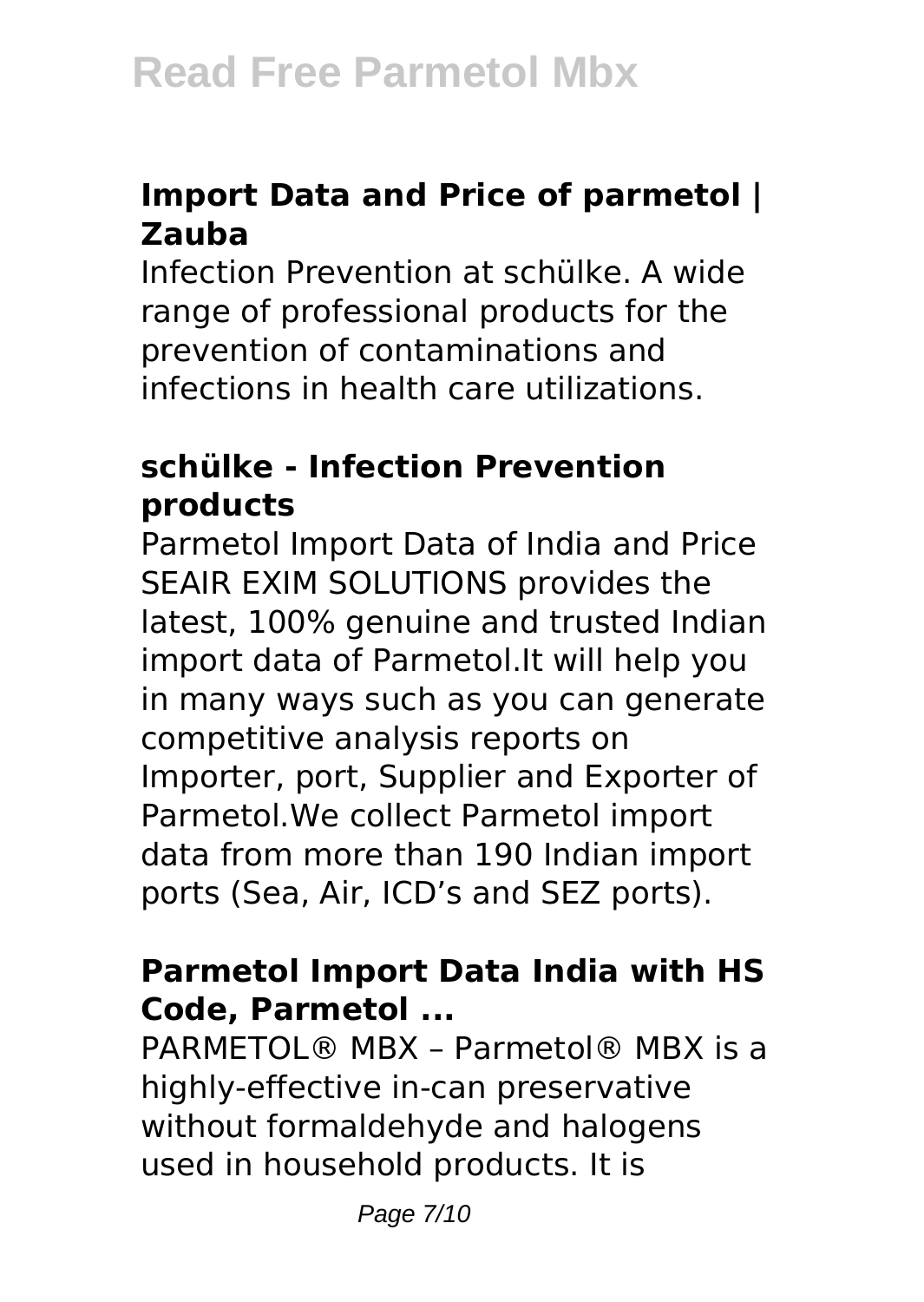biodegradable, not bio-accumulating, environmentally friendly as well as being approved for Ecolabel. It has an appearance of a light yellow to orange liquid with a characteristic odour.

## **Eco-Friendly Ingredients for Cleaners | | M A N O X B L O G**

PARMETOL MBX (DURON, CARBENDAZIM) (SVB FILE NO.SVB/CUS/285/2012 DT.10.04.2013) Germany: Nhava Sheva Sea: KGS: 400: 116,592: 291: Sep 14 2016: 38112900: PARMETOL A 26 N (SVB FILE NO.SVB/CUS/285/2012 DT-10.4.2013) Germany: Nhava Sheva Sea: KGS: 4,200: 319,363: 76: Sep 01 2016: 38112900: PARMETOL DF 19 FORTE (DURON, CARBENDAZIM) Germany: Nhava Sheva Sea: KGS: 10,000: 2,058,229: 206: Aug 12 2016: 38112900

## **Import Data and Price of parmetol under HS Code 38112900 ...**

MBX-500 is a hybrid antibacterial, composed of an anilinouracil DNA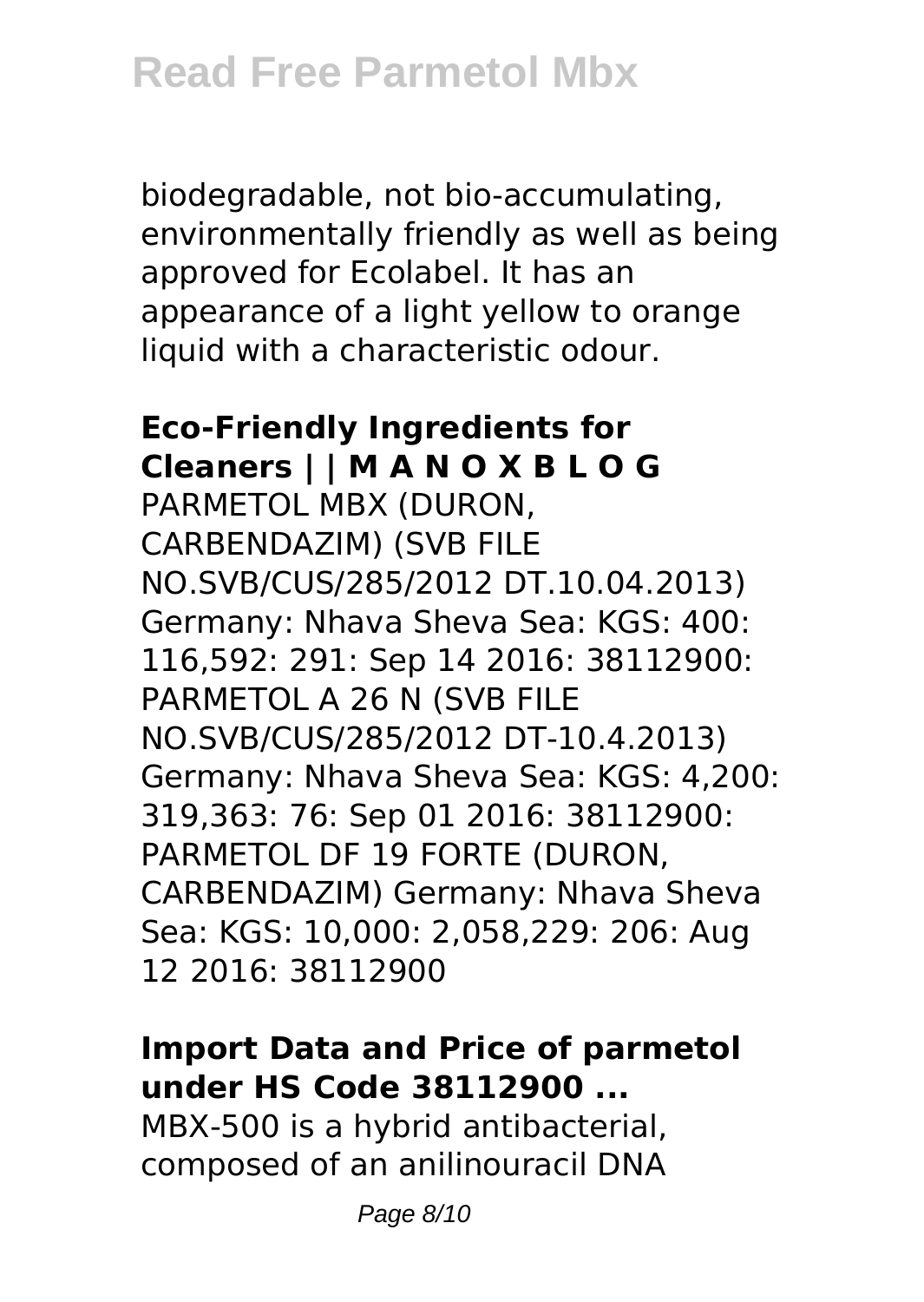polymerase inhibitor linked to a fluoroquinolone DNA gyrase/topoisomerase inhibitor, with potential as a new therapeutic for CDI treatment. Since MBX-500 inhibits three bacterial targets, it has been previously shown to be minimally susceptible to resistance development.

## **MBX-500, a Hybrid Antibiotic with In Vitro and In Vivo ...**

Title: Microsoft Word - R1451938.rtf Author: WWIService Created Date: 6/21/2010 2:01:21 PM

## **R1451938 - Baz LTD**

parmetol MBX 10 kg KA No Change Service! Udgave 03.00 Revisionsdato: 26.10.2015 Dato for sidste punkt: 31.10.2014 Dato for sidste punkt: 19.11.2010 Z11236 ZSDB\_P\_DK DK Side 2/13 SIKKERHEDSDATABLAD i henhold til Forordning (EF) nr. 1907/2006 Hudætsning, Kategori 1B H314: Forårsager svære forbrændinger af huden